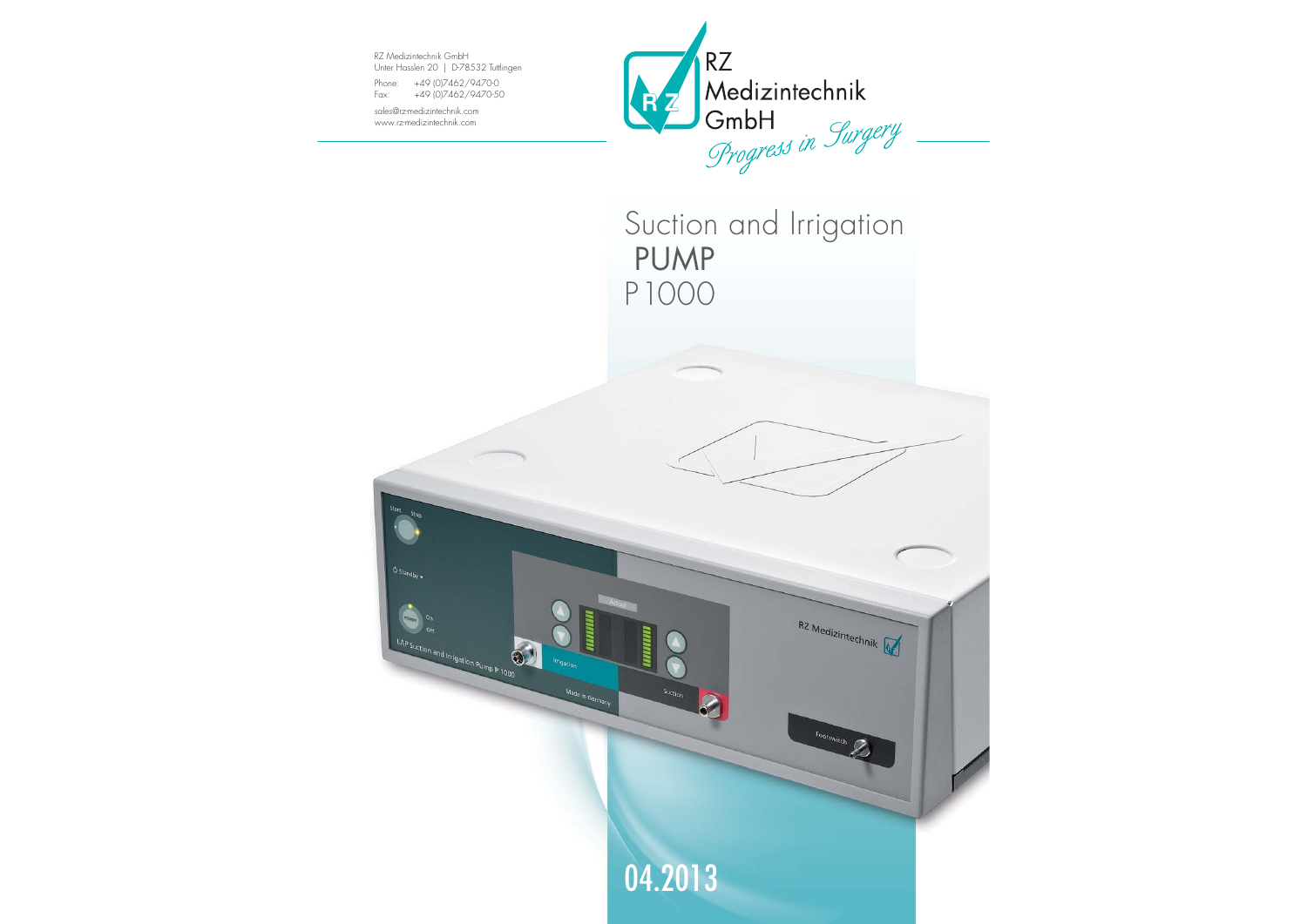### SUCTION AND IRRIGATION PUMP P1000

Our new generation of suction and irrigation pump is the most advanced membrane pump available from RZ for laparoscopic surgeries in the abdomen, thorax or retroperitoneal space. It combines optimum power with very easy and intuitive handling. Tubing set, puncture tube and aspiration bottle are fully autoclavable.

#### FEATURES

- Pump device Suction and irrigation tubing set Aspiration bottle 2L with overflow valve
- 2 Retainers with screws Puncture tube 235mm
- 2 Hydrophobic disposable sterile filters
- Mains cable 2 Spare fuses
- Independently digital pre-setting for maximum suction and irrigation pressures
- Digital display of actual suction and irrigation pressures
- High efficiency with rates up to 3 L/minute
- Color coded tubing sets
- Skid-proof pedestals
- Standby function
- Low noise level
- Optional footswitch for comfortable operation during surger y
- Hydrophobic disposable filters for maximum patient safety
- Stainless steel housing for maximum lifetime



I 300-000-100 LAP Suction and Irrigation Pump complete set

Delivery contains:

Optional: I 300-000-110 Start/Stop - Footswitch RZ Medizintechnik

Cable length: 3 m

| e                      | 100 - 230 V/AC - Fuse T 3.15 A L 250 V  |
|------------------------|-----------------------------------------|
|                        | 50-60 Hz                                |
| ıt                     | <b>80 VA</b>                            |
| e acc. to              |                                         |
| )601-1:2005            | BF                                      |
| acc. to                |                                         |
| nes 93/42/EEC          | lla                                     |
| ss acc. to             |                                         |
| 0601-1:2005            |                                         |
| ower                   | 3 L/min                                 |
| wer                    | 3 L/min                                 |
| <b>Um</b>              | $-525$ mmHg                             |
| ure                    | 750 mmHg                                |
| h                      | CE 1253                                 |
| ents                   | Device 380 x 120 x 360 mm (WxHxD)       |
|                        | with Aspiration Bottle-Retainers        |
|                        | ca. 440 x 120 x 360 mm (WxHxD)          |
|                        | Device ca. 11 kg                        |
| <b>Bottle-Retainer</b> | (for 1 Liter=0.34 kg / 2 Liter=0.44 kg) |
|                        |                                         |



#### TECHNICAL DATA

Line Voltage Frequency Power Inpu Device Type **DIN EN 60** Classified EG-Guidel Safety Class  $DIN EN 60$ **Irrigation F** Suction Power Max. Vacu Max. Press Registration  $M$ easurem

Weight Aspiration





Skid-proof pedestals

Special filters ensure sterility



Digital display shows actual suction and irrigation pressures